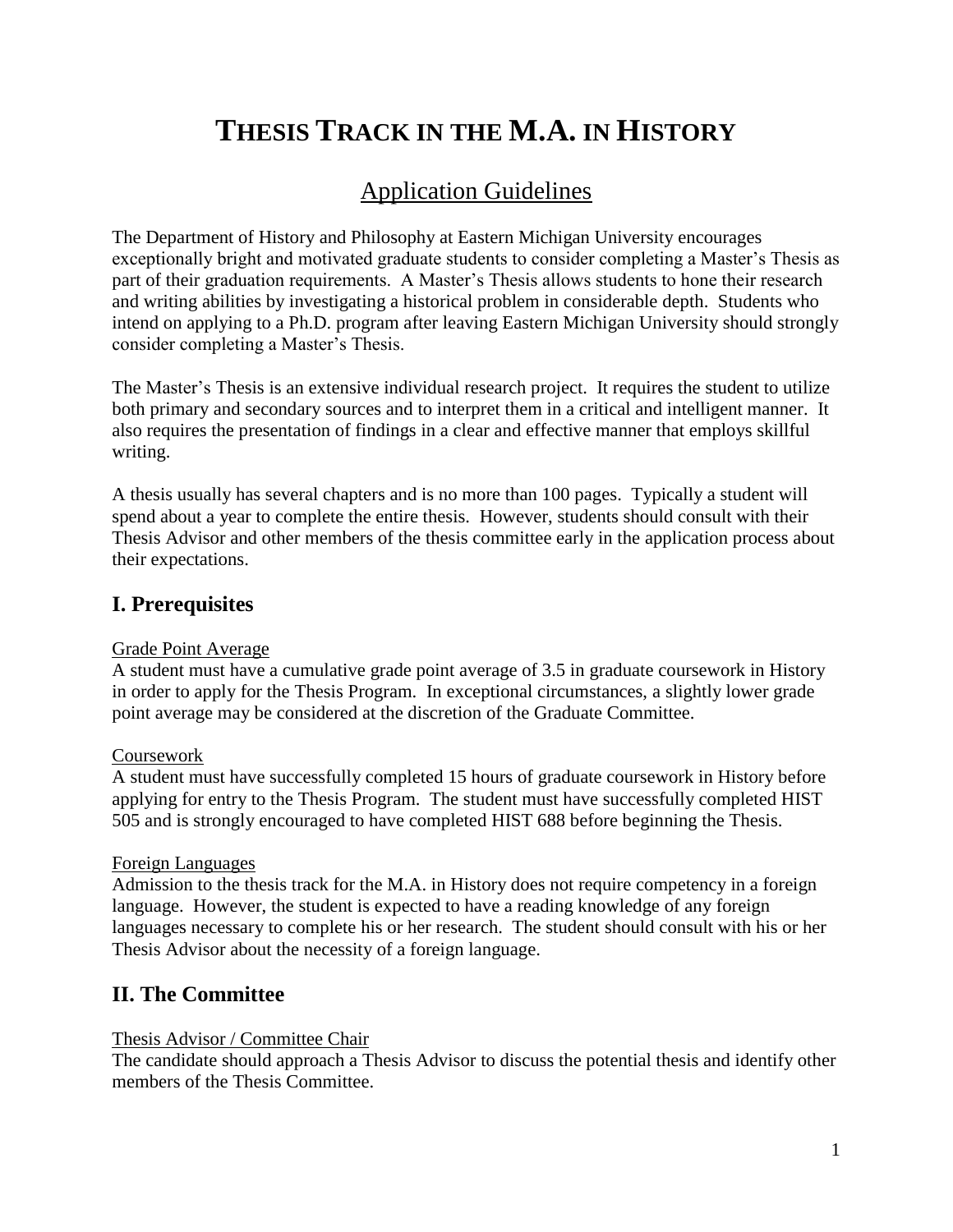#### Thesis Committee

The Thesis Committee must consist of at least two faculty members of the History Section of Eastern Michigan University, one of which will serve as the Committee Chair. Additional faculty from outside the History Section or the University may serve on the Committee following consultation with the Committee Chair.

## **III. The Prospectus**

The student will compose a Thesis Prospectus in consultation with the Committee Chair. The prospectus shall consist of a Narrative and a Bibliography. The Narrative should be eight to ten pages in length and must be comprised of the following:

- Research Question: The student must include a statement of the historical problem upon which his or her research will focus.
- Historiography: The student should situate the research in a larger historiographical context, explaining how earlier scholars have dealt with the issue. The student should explain how his or her work will interact with, challenge, or confront the existing scholarship in the field. A statement of the contribution the thesis is intended to make to the field should also be included.
- Sources and Methodology: The student should identify the primary sources that he or she expects to utilize, where these sources are located, and how he or she intends to gain access to these sources. The student should also present a description of the methodology to be followed when analyzing and using these primary sources. Any existing scholarly works that might provide a model for analyzing and using these sources should be identified in this part of the Narrative.
- Table of Contents: The student should provide a provisional overview of the Table of Contents as the work is currently envisioned. This Table of Contents should be annotated to explain why each chapter is being written.
- Schedule: The student should include a schedule of work that indicates a time frame for the completion of the thesis. In establishing this schedule, the student should take into account the time needed for researching and analyzing the primary and secondary sources he or she plans to utilize. Sufficient time should also be allowed for writing each chapter as well. The student should keep in mind that Committee members will want to see the initial draft of each chapter as it is finished and offer feedback on it. This may require revising parts of a chapter based on this feedback and so time should be allowed for this process as well.

In establishing a schedule for researching, writing, and revising the Thesis, the student should keep in mind that the completed Thesis—including all required revisions—needs to be submitted to the graduate school by the following deadlines: